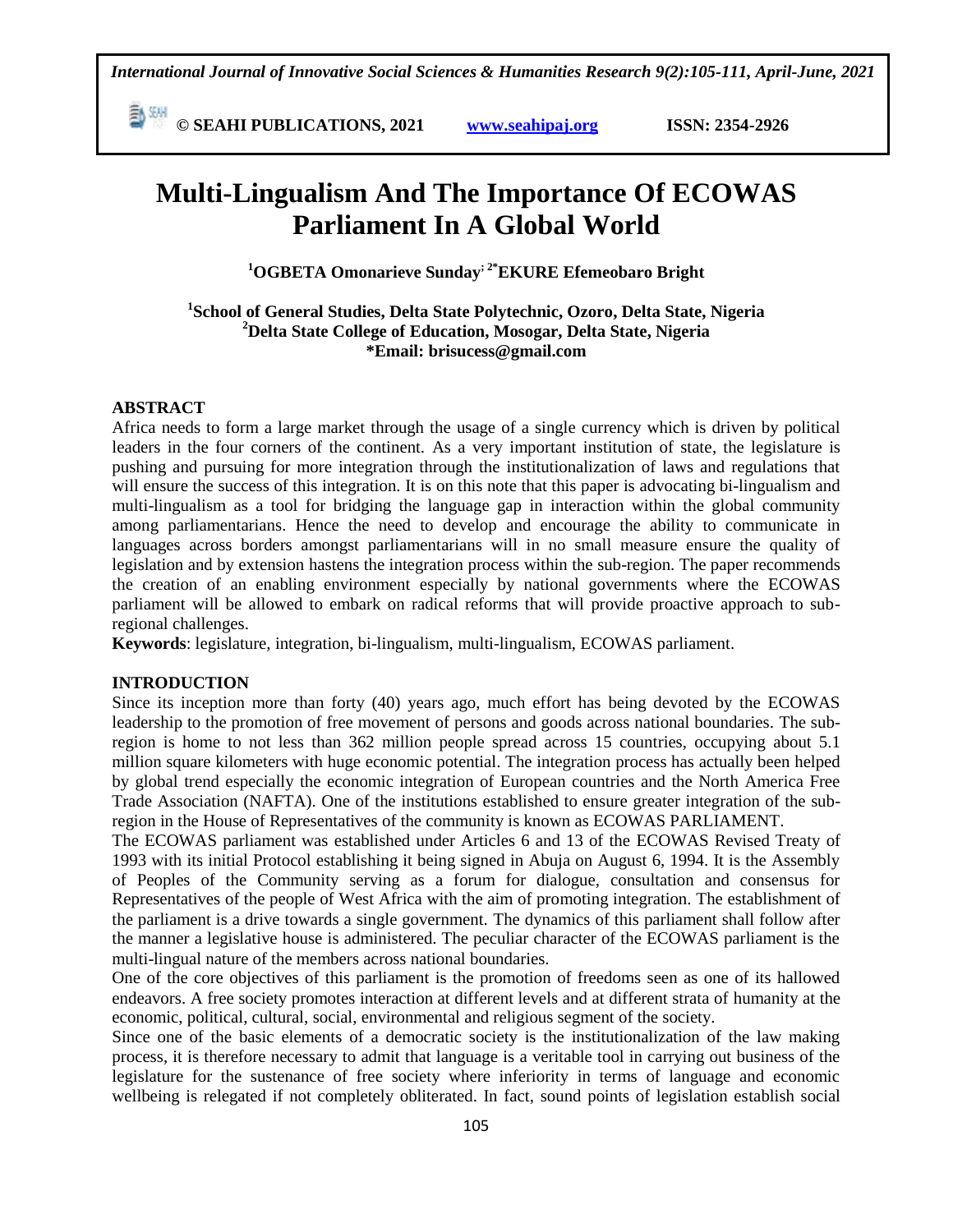stability, mutual understanding and homogeneity between and amongst diverse people. In this part of the world, the inability of someone to communicate in English Language is regarded as a serious setback in the acquisition of goodwill and economic favours. This is why the Nigerian 1999 constitution (as amended) did not make the English the exclusive language of doing the business of law making. According to section 55 of the constitution, the business of the National Assembly shall be conducted in English and in Hausa, Ibo and Yoruba when adequate arrangement has been therefore.

This paper is not so much as discussing the usage of languages in the conduct of legislative business but in appreciating the beauty and finesse of a legislature having such qualities as may permit to enter into dialogue in any language as the situation demands. It should be noted that the concept of multi-lingualism as operationalized in this paper means the situation where the legislative process and legislators are in tune with more than two foreign languages away from the local languages spoken in the country.

### **Statement of Problem**

Studies in issues on multi-lingualism, multi-cultural and racial diversity have attracted scholars of federal political systems and federation and co-federation. This is so, considering the fact that the ECOWAS PARLIAMENT as a legislative body is set up and set out to promise sound point of legislation which shall further bridge the divide within the sub-region. The ECOWAS parliament as a new institution must come to terms with the "institutional knowledge of members and institutional forms of structures and procedures [which] are transferable through time and across boundaries (Patzelt 2007) from the established parliament of member-states. However, due to the degree and depth in terms of durability, there may be departure from established rules and procedures to give room for adjustment of institutional forms to fit with the tenor, temperature and temperament of a changed and changing environment occasioned by the diversity of culture and knowledge. Within the sub-region, three major languages that the colonialists used and which serves to reduce languages are English, the French and Portuguese. The essence is that the dynamism of interaction especially among legislators is ever widening and it is essential that legislators are in tune with these modes of interaction. Even though Mandarin is the language spoken by over one billion people the world over, it lack the spread that may warrant it dictating the tenor of world events. This is unlike the Spanish and French languages that have over the years acquired the tenacity to dictate the pace of world affairs. Within the ECOWAS sub-region, the French language is the most dominant in terms of spread. In some instances though not substantiated, it has been argued in that in voting for the best African footballer in the continent, the franc-phone countries tend to consider their kith and kin of the French language hue. Only recently, the Lagos state government announced that the Chinese language will receive attention and be taught in schools in the state. This is because of the place language, especially international language occupy in business communication. Though, within the ECOWAS parliament, translation technology is in use, it is not like communicating directly in the language. Just only recently, Jeb Bush, a Republican contender for the office of the president of the United States of America was reaching out to the Spanish community in America communicating in the Spanish language. This paper is therefore aimed at advocating the promotion of multi-lingualism among legislators in a global world dictated by the absence of boundaries due to advent of information and communications technology.

#### **Theoretical and Conceptual Framework**

The theoretical framework we shall be using for this work is the democratic theory. According to Terchek and Conte (2001) there is no single theory of democracy only theories yet many of them are different from one another yet they belong to a family and share same family resemblance. One of the variant of the variant of democratic theory which we shall adopt as an explanatory tool in this work is the Lijpharts (1977) consociation democracy which essentially is argument between leaders of each bloc in a divided society to share government, involving 'grand coalition', segmental autonomy, proportionality and minority vote. Lijphart (1994) believes consociationalism is the only workable type of democracy in deeply divided societies. Here, it is believed that the ECOWAS parliament is a grand coalition of blocs and segmental autonomy representing states. Also included is the work of Dryzek (2003) on deliberative democracy where he postulated that deliberative democracy is made for power sharing with attenuated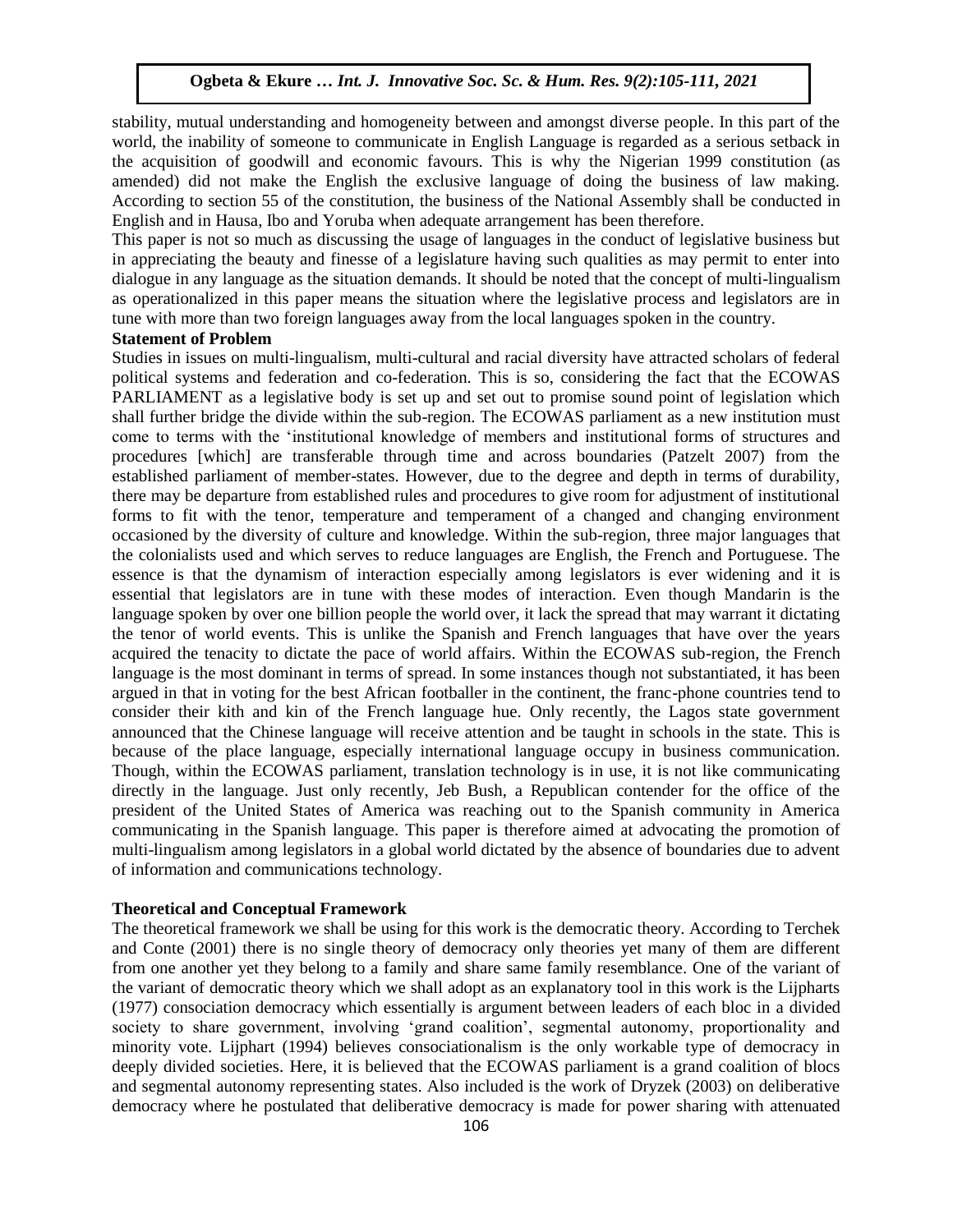sovereignty and a more contestatory deliberative politics in the public sphere that is semi-detached from the state. According to him, this is because democracy is essentially, though not exclusively a matter of deliberation. Although, we are aware even as argued by Majefe (2002) that African societies are being fixated on colonialism (including its new form; neo colonialism, emphasis mine) which its umbilical cord is still dripping with blood. Yet there is the belief that democracy in whatever forms so long as it allows for individual freedom and the assertion of peoples' right is good for Africa and that within the confines of ECOWAS PARLIAMENT, it would be more appreciated as this august institution will in more ways result in stronger integration of the sub-region.

# **Conceptual Clarification**

Languages all over the world are vehicles used in communicating intent between parties, and all languages possess certain characteristics such as its symbolic and complex nature. There is no language that is more important than the other. The spread of language of the smallness of a country or community does not reduce the importance of the language as an effective tool of communication. This is the point made by the respected linguist, Edward Saphir when he opines that however technologically or culturally backward a people may be, their language always turns out to be a highly complex and sophisticated weapon of great precision within the range of culture in which it is set. All languages possess the same characteristics. The difference is in its spread and the population that uses such as a mode of communication. In Nigeria, there are over four hundred languages spoken over 170 million people. Of more than 6 billion people inhabiting the earth, over 3 billion communicate with one of the seven major languages of the world; English, Spanish, French, Bengali, Chinese, Arabic and Portuguese. In Nigeria, English Language is widely used in all official transactions including business transactions and intermarriages between people of different ethnicities. The inability of government to erect a national language has more than ever before elevated the usage of English language as a means of communication and therefore has a wider reach in terms of population usage. Though, the Nigerian constitution places much premium on the usage of indigenous language(s) as may be prescribed by the legislative Houses, this has not limited the vast reality that English language is the most potent tool of communication in Nigeria. In this sense, the ability to speak two or more languages is usually referred to as Bi-lingualism and multi-lingualism as the case may be.

In fact, multi-lingualism can be called linguistic heterogeneity (Izuagba 1998). It also pre-supposes that a multi-linguistic community is also multi-cultural. However, language pluralism in African is mostly identified with the effect of colonialism especially by the partition of 1884 in Berlin when the Europeans powers met. The scramble and partition did not take into consideration the ethno-linguistic boundaries rather the demarcation lines cut across linguistic and ethnic groups (Izuagba 1998). The consequences of this action as viewed by Ahukanna (1990) were:

- i. The forceful unification of ethno-linguistic groups large enough to be separate nations with different indigenous national languages, provided the justification for the imposition was in the interest of the colonial administration;
- ii. Political cum linguistic balkanization for widely spoken indigenous languages of West Africa, prevented a situation where an indigenous West African language would have emerged as a native West African lingua franca. A role which is today performed by English and French.

# **The Legislative Process in the ECOWAS Parliament**

The West African Sub-region is structured in such a way that French Language is the dominant language spoken in more than a third of all countries within the sub-region. By reason of colonialism, the English and the French languages are the most dominant languages that they even led to cultural imperialism whereby indigenous Africans find it an arduous task to communicate in their mother tongue. Nigeria is surrounded by French speaking neighbors and due to their population; she is regarded as the "Big Brother'. In this regard, Nigeria has been in the fore-front in ensuring that her neighbors had a share of prosperity within the region. Nigeria including the members of the ECOWAS through the ECOMOG helped neighboring countries over the scourge of insurrection and violent protests.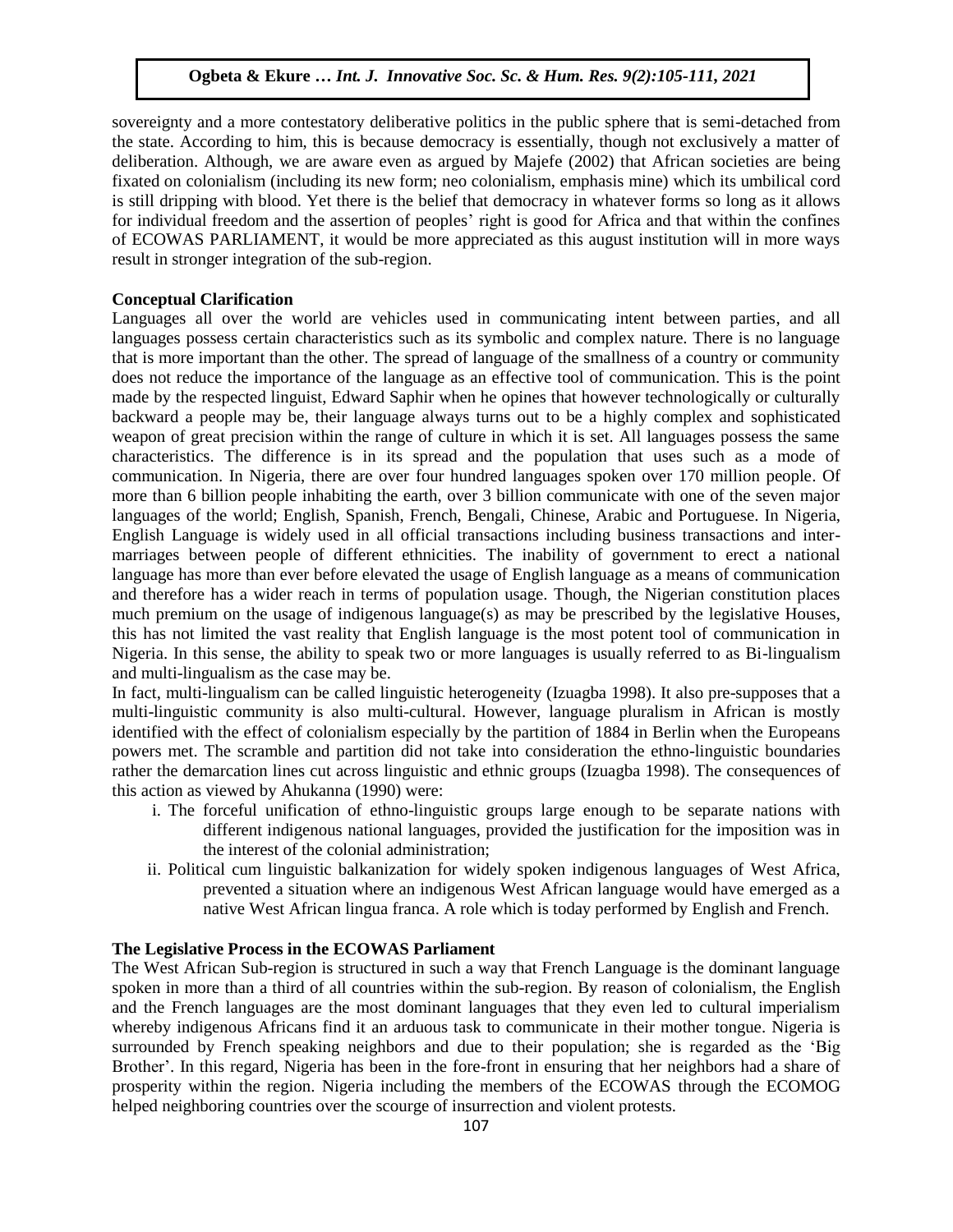In order to consolidate on the "Third Wave" of democratic experience, the ECOWAS sub-region established the ECOWAS Parliament to concretize the process toward regional integration akin to the European Parliament in Brussel, Belgium. The integration process has seen to the establishment of the customs union and the currency union. It has also established the ECOWAS Community Court of Justice, created in 19991 but the instrument of authority came into effect on  $5<sup>th</sup>$  November, 1996. Thus, ECOWAS Parliament was one of the far-reaching instrumental structures that would ensure its relevance in a global competitive world. To be a member of the sub-regional parliament, one must first be element into each country"s legislature.

# **Composition of the ECOWAS Parliament**

The Supplementary Act in Chapter IV, Article 25 (A, B, C, D, E) specifies the structure of the Parliament which consists of the Political wing while Article 26, establishes its Administrative wing. ECOWAS parliament is composed of 155 seats with each member-state entitled to a guaranteed 5 seats, while the remaining seats are shared on the basis of population. Nigeria as the regional power house has 35 seats. The parliament is competent to consider any matter concerning the community, in particular, issue relating to human rights and organs of the community. The opinion of the parliament shall be sought in the following areas:

- a. Inter-connection of the communication links between members countries so as to make free movements of persons and goods effective;
- b. Inter-connection of telecommunication systems to form an effective community network with the maximum possible number of extension to the rural areas to make them more accessible;
- c. Inter-connection energy network;
- d. Increased co-operation in the area of radio, television and other media links within the community and the rest of the world; development of national systems to form an integrated effective community system with is own programme;
- e. Public health policies for the community;
- f. common educational policy through harmonization of existing system and specialization of existing universities, adjustment of education within the community to international standard;
- g. youths and sports;
- h. scientific and technological research;
- i. community policy and environment;
- j. Treaty review;
- k. Respect for human rights and fundamental freedoms in all their plenitudes; and
- l. Community citizenship and social integration.

From the items above, it is obvious that the ECOWAS parliament is set out to initiate legislations that will smoothen the rough edges against social economic and culture integration.

The ECOWAS parliament presiding leadership is known as the Bureau which comprises the [Speaker](https://parl.ecowas.int/speaker/) and four Deputy Speakers as the governing organ of the Parliament. (https://parl.ecowas.int/structureparliament/)

### **Multi-Lingualism within the Legislative Process**

The ECOWAS as a body recognizes the co-equality and importance of three major languages (foreign) in official matters, therefore the ECOWAS parliament as a body permits the conduct of legislative business in the three languages. To this end, the importance of being multi-linguist in communicating points of legislation cannot be over-emphasized. The person who communicates in other languages already establishes and cements understanding hitherto lacking such understanding go a long way into building bridges and ensure unity and unanimity in points of legislation. Since this is the case, the promotion of cultural ties is most needed within the sub-region and the ECOWAS parliament is one of the most veritable venues where the legislators as political leaders can establish socio-cultural linkages across borders through cultural exchange during international carnivals. The usage of the three ECOWAS official languages in legislative business tend to give a semblance of union or confederation thereby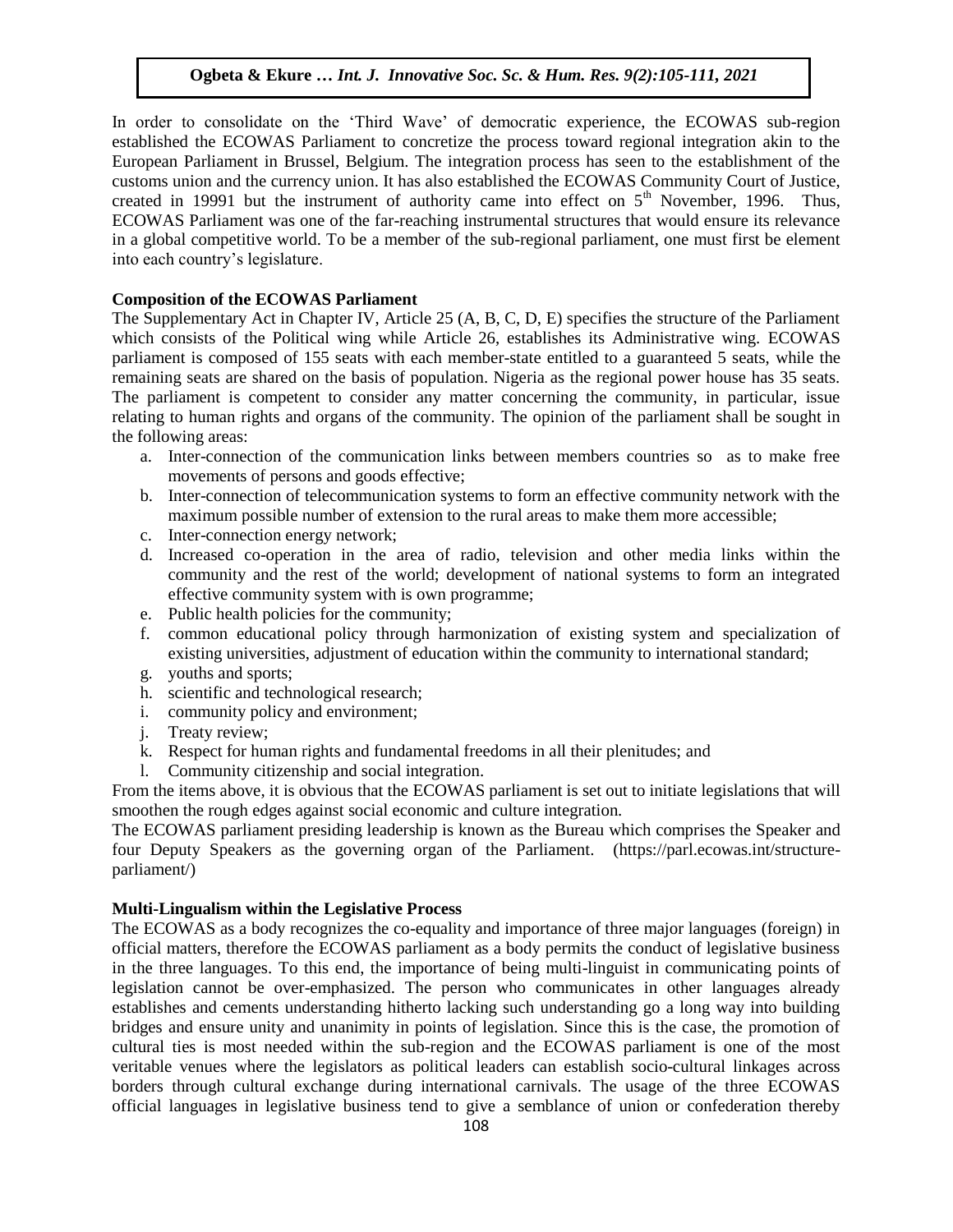moving toward a single market, thus pushing for the possibility of driving for investment amongst citizens of the sub-region irrespective of foreign partnership.

The conduct of official business in the three official languages will better communicate the peculiarities of the member-states as the Parliament becomes more pro-active through the new supplementary act which seeks to enhance the powers of the legislative body to make conducive legislation for the community.

The multi-linguist speaker (speaker across borders) legislator will ensure that complex and technical point of legislation which ordinarily ought to be mis-understood, mis-represented, mis-interpreted are avoided or out-rightly jettisoned. Since one of the core objectives of the community is the promotion of trade links of out-rightly jetusolied. Since one of the core objectives of the community is the promotion of trade finks between citizen of members-states, multi-linguist parliamentarians are in better stead to ensure the generation of legislation which shall promote cross border understanding thereby fostering trade links and reducing distrust considerably. Such distrust is mostly noted amongst traders of both Franco-phone and speaking countries. For instance, concern have been variously expressed in sports circles over the speaking countries. For instance, concern have been variously expressed in sports circles over the appointment of Franco-phone speaking personalities in the headship of associations and even in the vote to decide the much coveted African Footballer of the Year award. Votes have favored Franco-phone brothers which have been expressed in journalistic circles.

Also, the consciousness and awareness that trade legislation applicable in one member-country is experienced in the constitution of the second intervalse of the second intervalse of the second intervalse of the second inte applicable in another within the community more often not has greater multiplier effects as this encourages linkages multi-sectorally. For instances, the comparative advantages inherent in this can be tapped when one considers the African Movie and music industry which has swept the entire world with its local content and has greatly encouraged cross-fertilization and collaboration of ideas between Anglonot and Franco- phone speaking actors; directors, producers, make-up artists, sound engineers, etc. this phone and Franco- phone speaking actors; directors, producers, make-up artists, sound engineers, etc. this type of collaboration can ensure an entire pull of resources in the fight against piracy and copy right manipulators. The ECOWAS market is well over 250 million in terms of population. With this large market, we may not be searching for market to sell goods and services. The need of the cross border market, we may not be searching for market to sell goods and services. The need of the cross border legislators' is of such tremendous importance when viewed from the lens of an increasing global interconnectivity which has made physical boundaries inconsequential unlike what was obtainable about 30 years ago.

Today, the world is increasingly witnessing the global pull of centrifugal forces which is making centralization of political authority much more important. Global inter-connectivity has shot up the importance of trans-national organization is more than ever before assuming monumental importance. It is in the light of the above this paper is propagating that with new supplementary act which shall integrate the sub-region are made. Presently, the European parliament in Brussels has assumed such importance in the world. All that is needed is to ensure the harmonization of domestic laws with the laws made by ECOWAS parliament.

### **Challenges before the ECOWAS Parliament**

The following are the possible challenges(s) that may be encountered:

- 1. Member-state nationalistic and ethnic spirit, what the Guardian Editorial of May 20, 2015 refers to as "micro-nationalism of leadership" of member-state which can be very strong. Since Nigeria is the largest country of the sub-region and with a highest number of legislators, membercountries may not be comfortable and may result in over-protectionism. Though, there may be cross border parliamentarians who may be comfortable with other legislators within the subregion, this may not trickle down to average citizen of the sub-region who may not be adept at understanding the three major languages.
- 2. The effect that to a large extent and in the long run results in cultural imperialism where by indigenous language may be emasculated and go into extinction.
- 3. Due to poor disposal income of the vast majority of the people of the sub-region, the advantages inherent in exchanges in terms of culture, trade linkages, and tourism may not be harnessed.
- 4. Since the advent of radical Islamic movement, it has become increasingly important to greatly monitor and secure the borders against infiltration of radical Islamic movement and teachings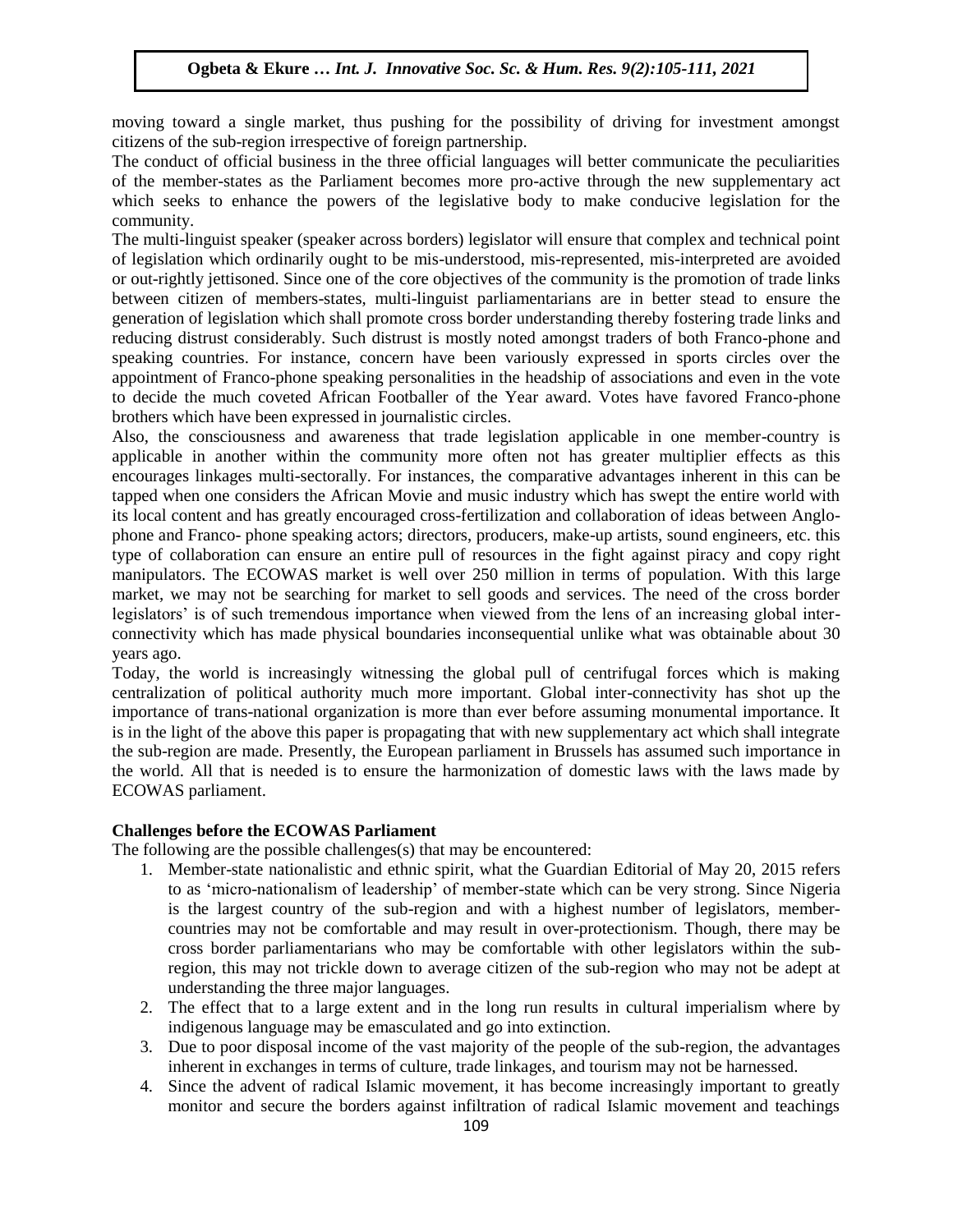which is fat gaining momentum the world over. Thus, reducing travel and cross border movement.

- 5. Also, the inability of the regional parliament to legislate a single currency is hampering the free movement of goods, services and personnel which are the hallmark of regional integration. Such obstacles may not be unconnected with what Heldlund *et al.* (2008) called "processes of professional socialization'. This is when a representative body is faced with the challenges of skill and values transfer from one generation to another.
- 6. The lack of a trans-national highway is also another challenge that is hampering communication between and among citizens of sub-region.
- 7. The recurring problem of the transfer of forms and practices of existing legislative assemblies from one socio-cultural setting to another (Hedlund *et al*. 2008). Patzelt (2007) had defined "institutional form" of a parliament to consists of its fixed social and legal structures that, on their part, are reproduced in everyday interactions as long as background expectancies, formed during institutional socialization, are mutually not discredited. We cannot gloss over the meddlesomeness and neo-colonial designs of erstwhile colonial masters such as the overwhelming presence of the French in West French in West African Franco-phone countries.

## **CONCLUSION**

The importance of legislation in the development of the ECOWAS sub-region cannot be discountenanced. This is because every move toward development and growth is preceded by sound points of legislation which mirrors the culture and peculiarities of the people. Therefore the recent announcement by the leadership of the ECOWAS parliament that soon as citizens of the community will start electing members of the parliament is a welcome development. Coupled with the supplementary act which seeks to empower the parliament to deal with serious issues of governance and development, it means that the subregional government is on the verge of following global trend in regional integration. The issue discussed here which deals with multi-lingual character inherent in the ECOWAS parliament due to the diversity of the community is such that when harnessed can unify the parliament for better understanding and a concrete step toward regional integration. Bi and multi-lingualism across national boundaries can reduce to a large extent the barriers of micro-nationalism of leadership in member-state.

### **RECOMMENDATIONS**

It is recommended that:

- i. An enabling environment should be created for the ECOWAS parliament to embark on radical reforms. The radical reforms mean that sovereign states should reduce their powers by submitting same to the parliament.
- ii. Once language barrier and nationalistic fervor is dis-abused, the parliament will have the will and courage to legislative on serious themes that affect regional co-operation. In spite of the multiplicity language in the European parliament, it has evolved a scheme by which the language is no longer a barrier to communication and representation.
- iii. Thus multi-lingual membership of the parliament should ensure that unnecessary checkpoints within borders of member-sate are reduced. This will to give the parliament the impetus to legislate on the need to have a strong statistical base for the sub-region. All of the above is a pointer to mobilizing for a single government for the sub-region. This was the dream of the founding fathers of ECOWAS such as Dr. Yakubu Gowon and the late Gnassingbe Eyadema.

### **REFERENCES**

Ahukanna, J G (1990). "Bilingualism and Code-mixing in Language use in Nigeria: The case of Igbo-English bilinguals" *in* Nolue Emenanjo (ed) Multilingualism and Minority languages and language policy in Nigeria: Agbor, Central Books Ltd/Lan 175- 185.